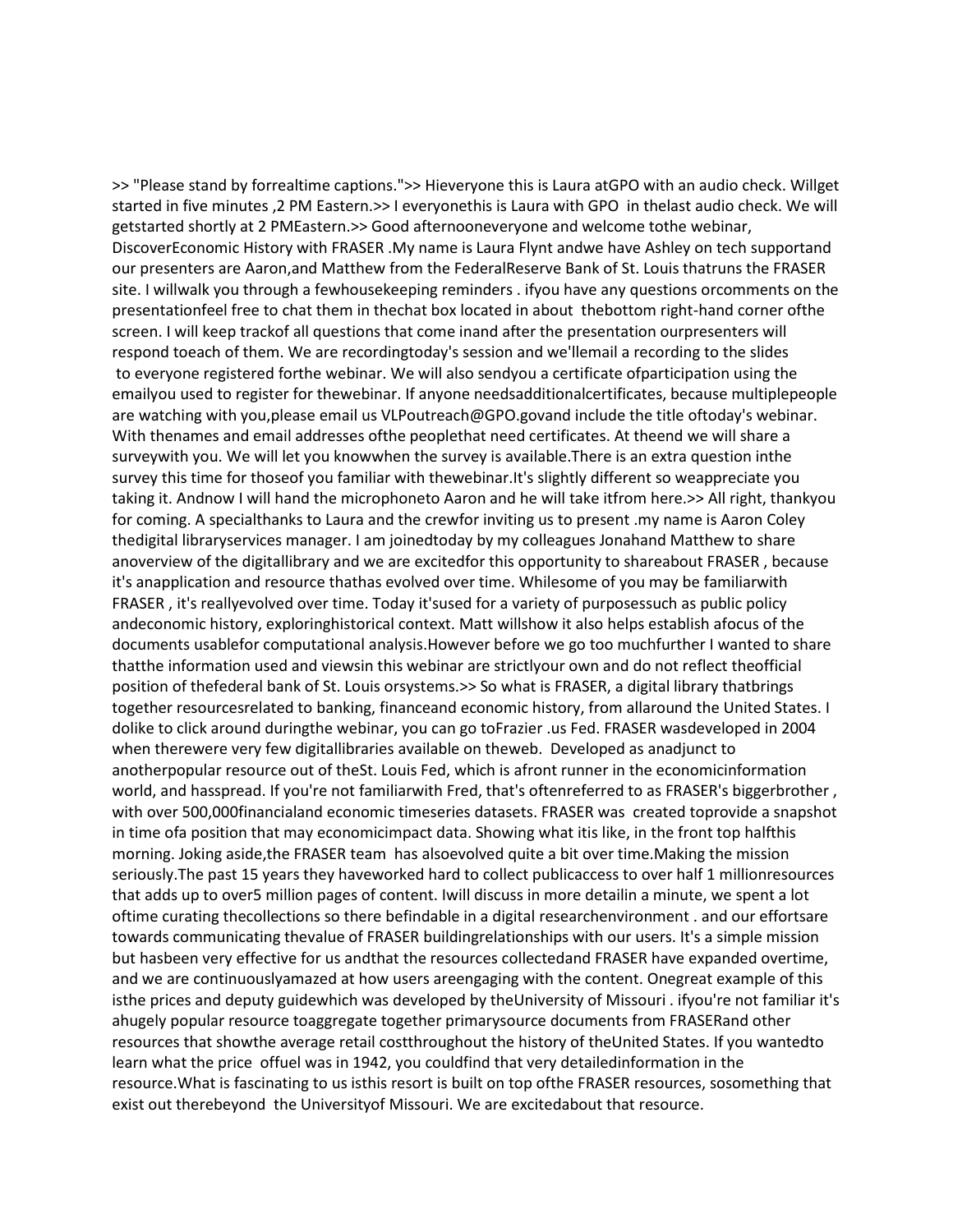>> FRASER is unique in thatit's an entirely digitalarchive . the collections havebeendigitized in cooperation withlibraries across the country .actively scoutingfor collections on the listsuch as the F DLP exchange andalso source materials from thenetwork of archives at each ofthe banks. FRASER has beendeveloped from FDLP and wehave collections from partnersyou may not initially expect,such as when we partnered withthe University of Utah,published papers or thehistory Museum in St. Louis,we digitize the papers ofMartin Junior did both ofwhich were long servingchairman's of the board ofgovernors, first and third. Wethink our partnerships aremutually beneficial to ourpartners and not only do wepay for digitization butwe also provide access topreservation data created inthe digitization process. Wehave been exploring processeswith partnerships, to leveragethe partners for the mutualbenefit and the benefit ofthe collection . because whatwe have learned, a lot oftimes the partners really knowthe collections much betterthan we do. So if you thinkyou might have materialsrelevant to FRASER users, wewould love to hear from you .Much of the day today workinvolves curating materialsfor ease of access. AsI mentioned, we have thecapacity for both in-house andoutsourced scanning . in-housewe have three high throughputscanners for materials. Forfragile where and uniquematerials, we have both flatand planetary scanning set up.All of our scans, whetherinternally or whetherwe outsource them, gothrough postprocessing withrigorous quality controlchecks. We are watching forthings like Mrs. in pages, themissing pages, deep text andothers that might issue theexperience of our users.Between the collections usingdetailed metadata such asauthor, date and so on, andusers are able to findrelevant information whenbrowsing our website . many ofthe materials weencounter require catalogingand description which is avery time intensive process.To capture this information weuse the mod metadata standard.And identifiers such asgel codes in theeconomics world. And numbersfor government publication. Wealso maintain the website withthe support of an agile team.In the web application folders,

it works on the desktop and[indiscernible]>> Our job isto communicate and buildrelationships with existingusers, and to reach out andattract new users. Thecommunicationstrategies for pronged, wepost content almost daily onthe website. We also post datato the twitter feed. And wesummarize sort of monthlyupdates in our newsletter thatgoes out to around 8000subscribers. The longerform content we also have ablog audit. So that little bitabout what FRASER is and whatwe do , now I would like toturn it over to Jonah who willtalk more about thecollections and how they areorganized on the site.>>Hello everyone and thank youfor listening. Today I want toquickly take you through alittle bit about how the siteis set up in some of thefeatures unique to FRASER . There are many ways tointeract with and searchFRASER. The quickest, afulltext search across all thecollection. For ease ofreference we categorize amajority of material into fourprimary content areas. Data,Federal Reserve, archivesand education. Economic dataprovides access to releases ofpublications held by Frazier.Statistical releases is acollection unique to Frazier,we now hold over 50,000.Federal reserve is where youcan find our curatedcollection of historical andoperational documents, relatedto the federal reserve andsuch as the Federal openmarket committee that setsmonetary policy. The archivesection is where you are ableto browse all the collectionsof archival material relatedto the history of the FederalReserve. The FRASER team has partnered with librariesand archival repositories tomake this available online.You will also find digitizecollections ofarchival materials from otherfederal reserve banks. Theeducation section includeseducational material andfeatures unique to FRASER.Which we will talk about in amoment . We have so muchcontent and FRASER that itcan't all be made to fit inthe four primary areas. Therest of the materials andFRASER are easily found bylist of title, author, date,theme or subject area.Directing to the timeline, aFRASER feature withhistorical content. You canalso direct to another area ofcontent unique to FRASER. Wehave further valued historicalrecords by organizingthe materials. You can see thetheme on employment, acollection of a titles relatedto employment issuesavailable on FRASER. You canfind physical policy, gold andsilver, banking and financiallegislation, and many othersto help direct your research.One of the newest contentareas is the teachingand learning FRASER section.Which can be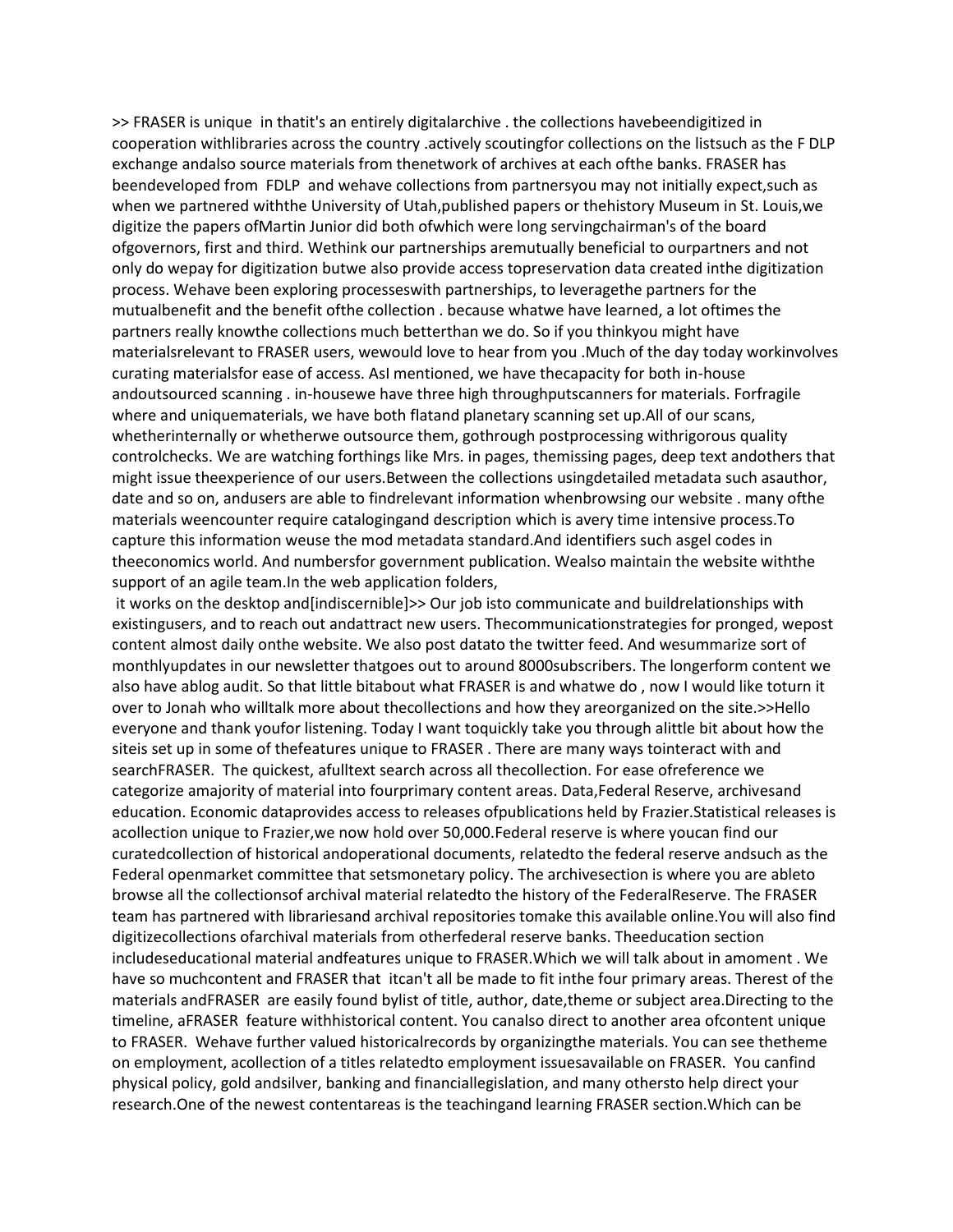found via theeducation section on themain page. Here developed bythe excellent curriculumdevelopers on theeconomic education, theselessons created for a varietyof different educatorsdrawn Frazier, FRASERcollections for teachersacross grade levels. We alsoinclude easy sharingand integration for Googleclassroom allowing educatorsto use FRASER materials in avirtual classroom environment. The digital collectionswithin FRASER make manyresearchers possible. This isthe kind of reference questionwe feel there in regularly.Resources available andFRASER, in this case the person found the answer in thefederal reserve bulletins andannual reports on thesecretary of the treasury fromthe year 1917 to 1919. FRASERholds a variety ofpublications you see ,congressional documents oneconomic history, bankinglegislation, economiclegislation, publicationsby government agency, andfederal reserve itself. InFRASER's collection ofthe documents produced bygovernment agencies, the datathey contain that mightbe particularly[indiscernible] forexample when the Bureau againwriting their own history theyturn to FRASER to fill in thegaps . FRASER is the mostcomplete digital archive ofhistorical andoperational documents. Thisis anotherinteresting questionanswered with FRASER. Withthe Federal open marketmeeting and collecting ofmeeting materials, withextensive materialsavailable for most meetings.From the first in 1933 to themost recent . each meetingdate is linked to as manydocuments as arepublicly available.Researchers have repeatedlyshared about finding thecollections of archivalmaterials helpful. With theaudience in mind, we have thelibraries and repositories tomake available papersof important players in thehistory of the FederalReserve. One of thepopular selections isthe mariner papers. Wedigitized in partnership withthe University of Utah. Themember of the boardof governors, beginningin 1934. The architect of thebanking act of 1935, whichreform the structure,power and function of thefederal reserve system. Withthe World Bank and theinternational monetary, keyeconomic policy underPresidentRoosevelt. This collectionis proven to beextremely valuable, bothresearching the federalreserve system during the1930s and 1940s. As you can see the financial historian andeconomist here spoke about theFederal Reserve, power andindependence of the FederalReserve system. Now mycolleague Matt will go withthe Frazier API.>> Thisis Matt. I will close out thepresentation just goingthrough sort of how you canuse the FRASER API to extend FRASER for your ownapplication . Just alittle background, and API isan applicationprogramming interface. To tryto explain what that is, in asimple way as possible, andAPI basically allows you toaccess FRASER's server data through a series ofpublic endpoints, to usethat data as scale that wouldotherwise not be possible.Commonly this consist of fourmain request. The get, post,put and lead request. In oursituation, we only use the getrequest because we area public facing guide, wedon't want people missingaround with the data. We wantpeople to access the data. Sowe offer the API and it isbased off of the open archiveinitiative protocolfor metadata. Which is afairly typical schema of APIto use in libraries andarchives. What it allows youto do is open up your digitallibrary, two other platformsthat may want to use yourmetadata fordiscovery services, so they can

cut people can findour materials via somesimilar portal. So what reallythe OI PMH schemaspecializes in this idea thatmetadata can be harvested. Sowith that there are sixmain API get requestassociated with OI PMH. Theyeach have their uses but forthe purposes of this exercise,this example, I think wewill look at mostly the listrecords and get records aPRA request. API request.These are the ones thatactually allow us to accessall of the metadata thatwe need. So with the listrecords API, what wepotentially see isstructured data associatedwith every single item inFRASER . What this allowsis different tech platforms todo, is actually get links andmetadata to all those records.An example of the use case isMissouri hub. Which is a,behind all the slides.Basically local, digital,platform that aggregatesdigital resources from anumber of different librariesin the Missouri area. Whatthey are able to do via theFRASER API is aggregate thisand injected into digitalpublic library of America.What we are doing here is justopening up FRASER resources to users that may not knowabout FRASER , but who areinterested in finding somematerial that we have. Anotherpopular use case that youmight be familiar with, whichis a universal catalog oflibraries across the world.What they are able to do withlist records API, is getreferences to all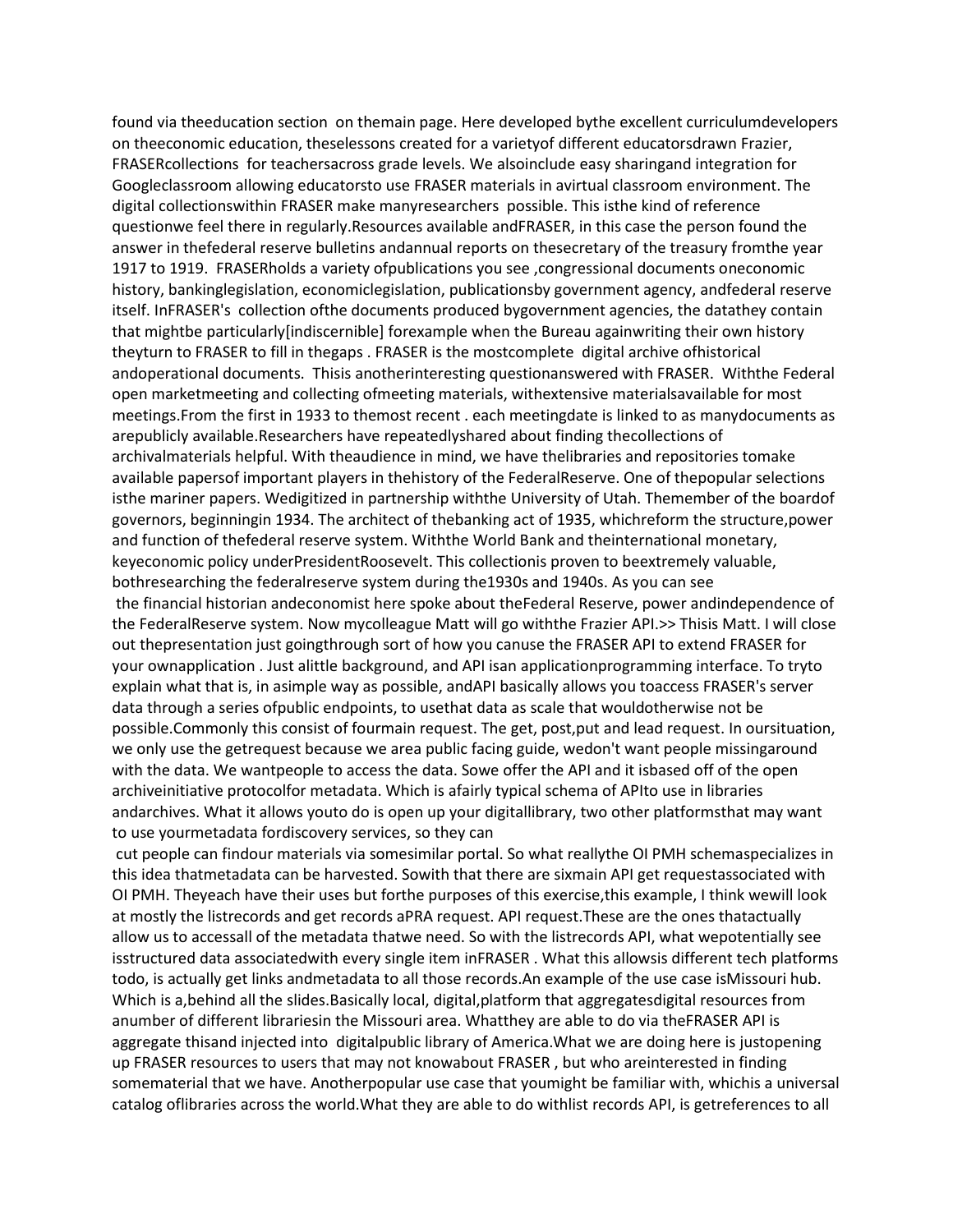of ourmaterials and inject them intotheir catalog. And so that isone use case. This idea thatFRASER records can be accessed at a large-scale and openedup to the public. Another usecase eliminating that alittle bit, you have the getrecords request. Just for anexample of how this can beused, I want to take a look atthe economic reports andprecedents, one of the mostpopular items we have. Weactually have a complete rungoing back to the 1940s,where the president ofthe United States issued themidyear economic report. Andso I think if I was anacademic or sort ofsomeone working in the digitalamenities, I wouldbe interested in looking atthe text of the economicreports and finding some sortof patterns. So rather thanactually go through and clickon each link, to get data,what we can do is use the getrecord API, to access thoseand get links to each ofthe PDFs. And then performanalysis on them. What thisprocess looks like, isbasically it sends a requestto get data associated withthe economic reports, via theget in point. And the APIreturns a response ofstructured data with each linkto the PDF. That if we can usethe partner of our choice,like oxygen or XLT can be used.

We can parse that and get anumber of links to a reportfor each year. So now we aregoing to do, actually a video,to explain this process alittle bit. What we can dowith each of those PDFs then,is parse each sentence into alist of sentences. Parse eachPDF into a list ofsentences, and then usean analysis to assign asentiment score based onwhether the sentence containsmostly positive, mostlyneutral or mostly negativewords in it. And assign a score

based on Matt. So after thatis done, we get thestructured data, and we canapply a number of differentmanipulations to sort of create

a chart, showing the findings.

And again this is not me being

an analyst, it's me creatinga toy program, to show whatsorts of analyses mightbe possible. Via the FRASERAPI.This is particularly interestingbecause it does show a sortof stronger, neutral sentimentassociated with the yearsbetween 2007 and 2010. Butalso stronger language,stronger positives, strongernegatives. This can sortof act as the platform for theanalysis.>> So that's justone use. I think really we areinterested in hearing whatyour use might be, from theFRASER API or from any of theFRASER documents .

>> And we have been hearing alot from our users, quite abit of interest in workingprogrammatically with thecollections . an area we arekind of trying to explore theboundaries of a little bit. Soif you all have researcherswho are doing digital entities

, especially in the world ofeconomic history of publicpolicy research, we reallywould be interested in hearingfrom you, hearing about youruse cases. This is an area wereally see Frazier, FRASERmoving forward. And I wantedto provide a little bitof information before wewrap up, and for questions,where you want to come in onthe chat. And I wanted toshare that if you have anycomments or suggestions for uswe would love to hearfrom you, we have the emailaddresses on this slide. Iwould love it if youwould follow us on Twitter. just tweet out between fiveand 10 tweets a day thatshowcase and highlight some ofthe collections. It is a greatplace to interact with Tran,FRASER with some of yourfaculty and users. Also Iwanted to point out that wehave a referencecenter in-house. If you do have

collections that come to youthat might be good for FRASER, or to direct your facultyto us, that is great aswell. And finally for those ofyou that do have guidesrelated economic history, orhistory, we have developed asearch widget thatis embeddable in theinterface. Allowing you tosend searches directly toFRASER from your guide . itsort of a new tool we havedeveloped for folks interestedin using it. You can learnmore about that on ourwebsite at FRASER dot St.Louis.org/

>> So at this time I'd love toopen it up to questions.>>Thank you so much, all threeof you. We did have one thatgot answered about theresearch build on top ofFRASER that was the prices andwages guide, there is a linkto that now in the stack .Bert noticed FRASER has amaterials dating back toJanuary 1784 . What kind ofmaterials are availableon FRASER from 1784 to 1789?>> It's a little hit or missthat far back. But we dohave some materials thatare available. They arenot necessarily primarysource material, but